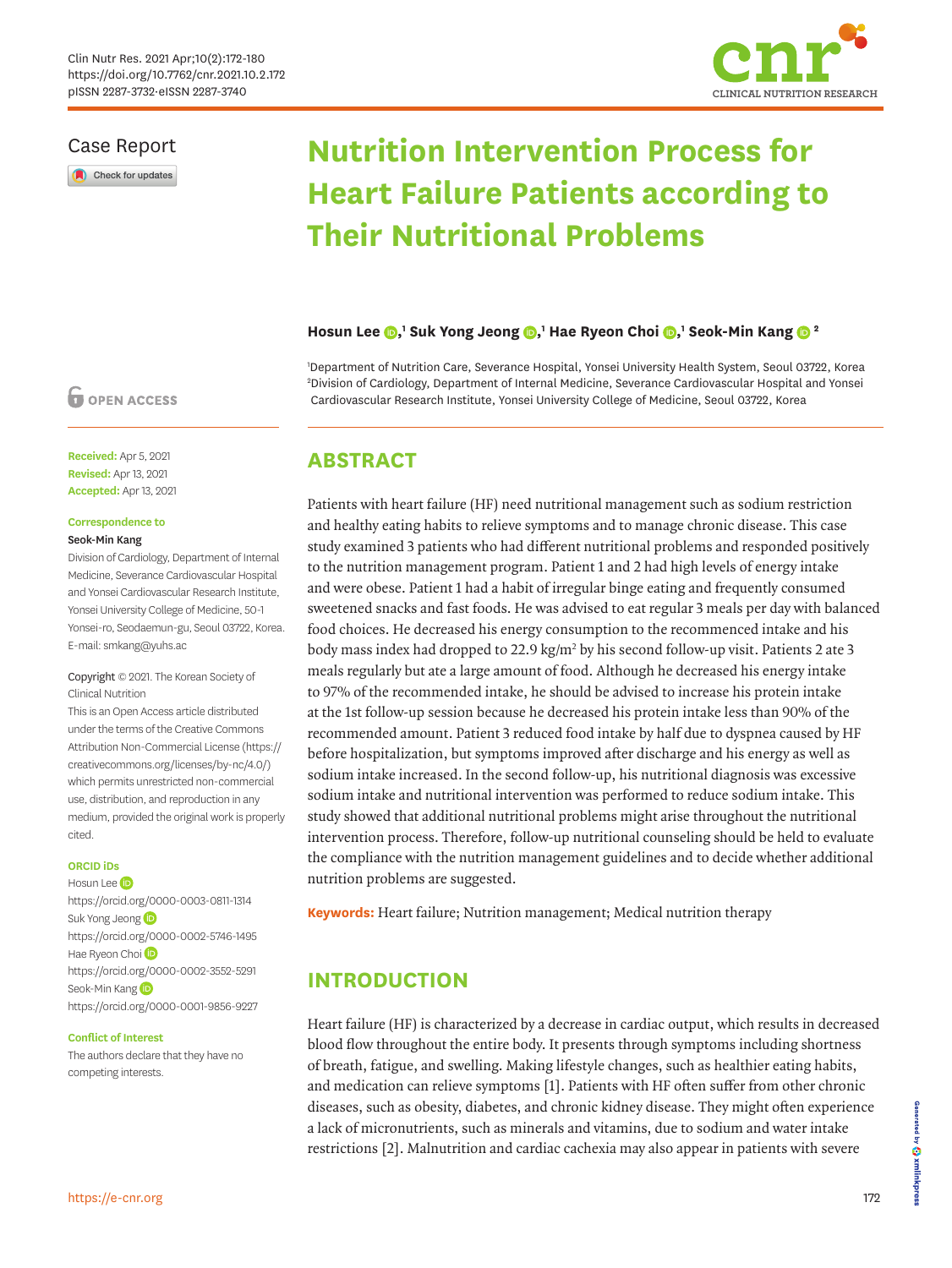

<span id="page-1-0"></span>HF [\[3\]](#page-7-2). HF can cause various nutritional problems over time, so each patient should be individually assessed for potential issues and receive suitable nutritional management.

Oftentimes patients with HF have maintained the same eating habits for decades, so it is often difficult to achieve compliance with dietary guidelines with a single round of nutrition education and counseling. Therefore, according to the evidence-based guidelines for adult HF patients produced by the Academy of Nutrition and Dietetics (AND) [[4\]](#page-7-3), patients should receive at least 2 rounds of nutritional consulting, the first of which involves 30–60 minutes of nutritional assessments, identification of nutritional problems, nutritional education, and recommendations according to patient needs. A second consultation session should then be held 4 to 6 weeks later, during which the compliance with the nutrition management guidelines is evaluated and it is decided whether additional consultation sessions are recommended. Patients with New York Heart Association class 4 HF are recommended to receive nutritional counseling every 2 weeks. However, in the South Korea, although there have been reports on the nutritional status and nutrient intake of HF patients [[5](#page-7-4)[,6\]](#page-7-5), few studies have examined the impact of nutritional education on HF patients' health outcomes.

<span id="page-1-1"></span>In January 2020, Severance Cardiovascular Hospital began administering a nutrition management program for patients who received treatment for HF symptoms and participated in a group education program for HF patients. This study examined 3 patients who had different nutritional problems and had responded positively to the nutrition managementcounseling program. This study was a retrospective case analysis study that examined data from patients' medical records. It was approved by the Research Ethics Committee of Severance Hospital under a consent exemption (4-2020-1466).

## **CASE**

### **Individualized nutrition education**

The HF patients were referred to receive multidisciplinary group education before being discharged. A clinical dietitian reviewed their medical records to collect their medical history, treatment history, and the results of biochemical and cardiac tests, such as echocardiography. All referred patients received identical HF group dietary education. After the group session, a clinical dietitian interviewed patients about their usual dietary intake using 24-hour recall and a semi-quantitative food frequency questionnaire which is a modified form of the Korean National Health and Nutrition Survey. Their dietary habits were evaluated using the Nutritional Quotient (NQ) Inventory for Korean Adults, which was developed to assess adults' overall dietary quality and food-related behaviors. This inventory contained 7 items about nutritional balance, 3 items about food diversity, 6 items about the amount of food intake, and 5 items about dietary behaviors. The NQ and individual category scores were calculated according to the obtained weights of the questionnaire items. The score for each category could be 0–100 and be evaluated as high, medium, or low [[7](#page-7-6)]. Bioelectrical impedance analysis was conducted if the patient agreed. Nutritional diagnoses were made based on the analytical results of usual food intake, NQ score, and anthropometric measurements made using the International Dietetics and Nutrition Terminology developed by the AND [\[8\]](#page-8-0). Each patient was instructed to keep a food diary.

<span id="page-1-3"></span><span id="page-1-2"></span>The patients were provided 2 additional individualized nutrition counseling sessions. The first session was provided when the patient first visited the outpatient clinic 2–3 weeks after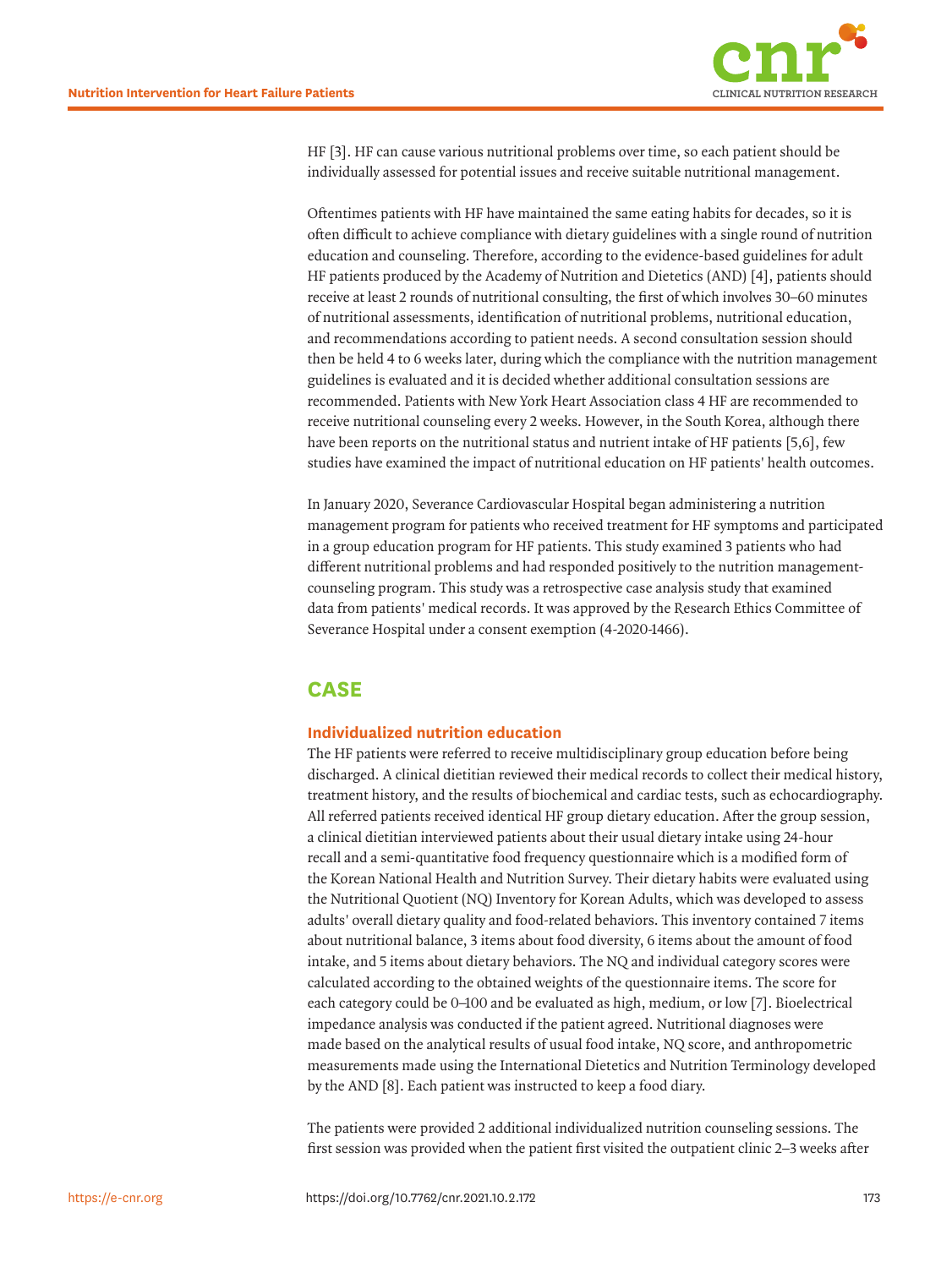

| Session                  | Time between sessions | Nutrition program                                                                           |
|--------------------------|-----------------------|---------------------------------------------------------------------------------------------|
| Baseline                 | After group session   | - Evaluate anthropometric measurement and BIA                                               |
|                          |                       | - Obtain patient's comprehensive diet history including usual dietary intake                |
|                          |                       | - Assess food behavior using NQ score                                                       |
|                          |                       | - Identify nutrition diagnosis                                                              |
| First follow-up session  | $2-3$ weeks           | - Individualize nutrition prescription                                                      |
|                          |                       | - Provide nutrition education and counseling based on nutrition diagnoses                   |
|                          |                       | - Provide feedback for 3-day food diary                                                     |
| Second follow-up session | $3-6$ months          | - Re-evaluate anthropometric measurement and BIA                                            |
|                          |                       | - Feedback for 3-day food diary                                                             |
|                          |                       | - Re-evaluate food behavior using NQ score                                                  |
|                          |                       | - Reinforce or modify nutrition prescription and assist patient in setting behavioral goals |
|                          |                       |                                                                                             |

<span id="page-2-0"></span>**Table 1.** Nutrition education and counseling program for heart failure patients

BIA, bioelectrical impedance analysis; NQ, Nutritional Quotient.

initially being discharge. During the counseling session, a clinical dietitian assessed and provided feedback on the patients' food diaries. Specific nutrition education was provided to each patient in accordance with his or her nutritional diagnoses and each patient received training on how to improve their nutrition using additional materials, such as recipes. The second counseling session was conducted 3–6 months after the first session to evaluate compliance with the dietary recommendations, review the patients' food diaries, and retake their anthropometric measurements. Patients were encouraged to maintain desirable changes in the future (**[Table 1](#page-2-0)**).

#### **Case 1**

A 36-year-old male patient was referred to the cardiology department and hospitalized with complaints of dyspnea during exercise and pitting edema on both legs. His suggested diagnoses were myocarditis, dilated cardiomyopathy, or both and an echocardiogram conducted by a previous hospital showed that he had a 14% left ventricle (LV) ejection fraction (EF). He had previously been prescribed aldactone. He had no previous medical diagnoses. He weighed 77 kg at admission while his healthy body weight was 66 kg. An echocardiogram revealed that his left antrum (LA) and LV were enlarged, he had a decreased global LV systolic function with a 12% EF, and may have had a thrombus at the LV apex. Heparinization was started for his LV thrombus and conbloc and diuretics were prescribed to promote urination. Coronary angiography revealed minimal coronary artery disease. On the 9th day of hospitalization, warfarin was prescribed. On the 14th day, he was discharged from the hospital after his chief complaint had improved. Before discharge, he attended the group education.

He had a habit of binge-eating 1 or 2 meals per day. He would usually eat Korean soups in restaurants. He ate fast food every day and 1–1.5 servings of ramen 1–3 times/week. He frequently consumed bread, cake, chips, and sweetened beverages. He preferred red meat, such as ribs and pork belly, and fried chicken to vegetables. Three nutritional diagnoses were made. First, he consumed excessive calories as a result of a food- and nutrition-related knowledge deficit as evidenced by the fact that he consumed 133% of his recommended daily calorie intake (**[Table 2](#page-3-0)**) and his body mass index (BMI) was 25.5 kg/m2 (**[Table 3](#page-3-1)**). Second, he consumed excessive sodium as a result of a food- and nutrition-related knowledge deficit about sources of sodium as evidenced by the fact that he consumed 160% of the daily recommended amount of sodium for cardiac disease patients and frequently consumed high-sodium foods, such as ramen, fast food, and Korean soups. His sodium intake checklist score was 4, which meant that he was at high risk of consuming high amounts of sodium. Third, his poor food choices were a product of his lack of exposure to accurate nutrition-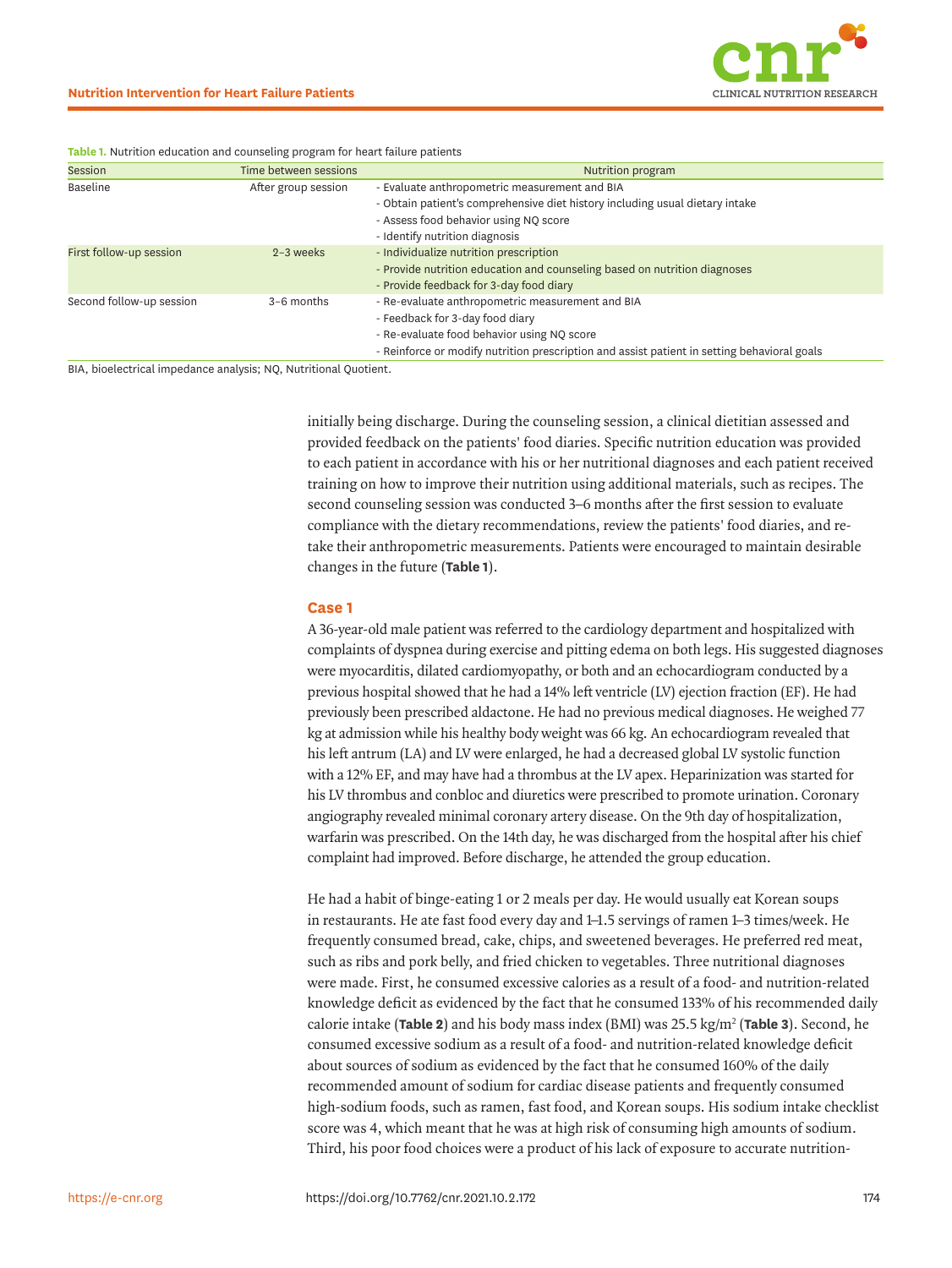

#### <span id="page-3-0"></span>**Table 2.** Changes of daily nutrients intake

| Cases              | Energy (kcal) | Protein (g) | CHO(g)                   | Fat $(g)$                | CPF ratio                | $Na$ (mg) |
|--------------------|---------------|-------------|--------------------------|--------------------------|--------------------------|-----------|
| Case 1             |               |             |                          |                          |                          |           |
| Recommended intake | 1.600         | 75          | $\overline{\phantom{a}}$ | $\overline{\phantom{a}}$ | $\overline{\phantom{a}}$ | 2,000     |
| Baseline           | $2,135*$      | 73          | 225                      | 65                       | 16:51:33                 | 3,190     |
| 1st follow-up      | 1,950         | 70          | 285                      | 59                       | 59:14:27                 | 3,560     |
| 2nd follow-up      | 1,595         | 70          | 185                      | 64                       | 46:18:36                 | 2,975     |
| Case 2             |               |             |                          |                          |                          |           |
| Recommended intake | 1,700         | 75          | $\overline{\phantom{m}}$ | $\overline{\phantom{a}}$ | $\overline{\phantom{m}}$ | 2,000     |
| <b>Baseline</b>    | 2,175         | 85          | 300                      | 70                       | 55:16:29                 | 4,570     |
| 1st follow-up      | 1,650         | 65          | 245                      | 45                       | 59:16:25                 | 2,500     |
| 2nd follow-up      | 1,725         | 72          | 260                      | 44                       | 60:17:23                 | 3,100     |
| Case 3             |               |             |                          |                          |                          |           |
| Recommended intake | 2,000         | 85          | $\overline{\phantom{a}}$ | $\overline{\phantom{a}}$ |                          | 2,000     |
| Baseline           | 1,015         | 38          | 178                      | 17                       | 70:15:15                 | 1,965     |
| 1st follow-up      | 1,840         | 87          | 295                      | 36                       | 64:19:17                 | 4,210     |
| 2nd follow-up      | 1,740         | 61          | 255                      | 53                       | 59:14:27                 | 3,885     |

CHO, carbohydrate; CPF ratio, ratio of calorie intake from carbohydrate, protein and fat.

\*Including energy from alcohol consumption.

#### <span id="page-3-1"></span>**Table 3.** Changes of anthropometric measurement

| Variables     | Case 1           |               | Case 2                   |                              | Case 3           |               |
|---------------|------------------|---------------|--------------------------|------------------------------|------------------|---------------|
|               | Before discharge | 2nd follow-up | Before discharge         | 2nd follow-up                | Before discharge | 2nd follow-up |
| Weight (kg)   | 67.0             | 60.2          | 78.0                     | 68.0                         | 67.1             | 70.0          |
| BMI $(kg/m2)$ | 25.5             | 22.9          | 26.8                     | 24.5                         | 20.8             | 21.9          |
| <b>WHR</b>    | 0.94             | 0.87          |                          | $\overline{\phantom{a}}$     | 0.84             | 0.88          |
| SMM (kg)      | 24.0             | 26.6          | $\overline{\phantom{a}}$ | $\qquad \qquad \blacksquare$ | 29.1             | 30.0          |
| FM (kg)       | 21.6             | 12.7          |                          | $\overline{\phantom{a}}$     | 14.2             | 16.1          |
| PFM (%)       | 32.4             | 21.1          | $\overline{\phantom{a}}$ | $\qquad \qquad \blacksquare$ | 21.2             | 22.9          |

BMI, body mass index; WHR, waist-to-hip ratio; SMM, skeletal muscle mass; FM, fat mass; PFM, percentage of fat mass.

related information as evidenced by his low overall NQ score, his low diversity score of 19.6 in particular, and his frequent consumption of foods high in saturated fat, such as fried chicken and fast food.

After 1 month, the patient visited the outpatient clinic where the clinical dietitian conducted individualized nutrition education and counseling, advising him to eat 3 meals regularly throughout the day, make balanced food choices, and reduce his sodium intake. The clinical dietitian provided him with a recommended meal plan to achieve his recommended calorie and protein intake goals and recipes for low-salt kimchi. He had 3 meals/day, which contained a more balanced range of foods and he had stopped drinking alcohol. His calorie intake decreased to 1,950 kcal/day, which was 121% of the recommended energy intake for weight reduction, 1,600 kcal/day. However, he still frequently consumed pork cutlets and pork ribs throughout the week and sweetened bread and chips between meals. The dietitian counseled him to make healthy food choices and moderate the amount of food he consumed.

At his second follow-up visit that occurred 5 months after his first follow-up visit, his dietary intake and anthropometric measurements were measured again. According to his 3-day food diary, he had 3 meals/day and ate animal foods other than red meat, such as fish, soy, soy products, and vegetables every day. His estimated calorie and protein consumptions were 1,595 kcal/day and 70 g of protein/day, respectively, both of which were within the recommended range (**[Table 2](#page-3-0)**). While his initial NQ was 41, his NQ at the second follow-up visit was 68.8 and all of his balance, diversity, moderation, and dietary behavior category scores had risen to the medium or high level. His BMI had dropped to 22.9 kg/m<sup>2</sup> by his second follow-up visit (**[Table 3](#page-3-1)**).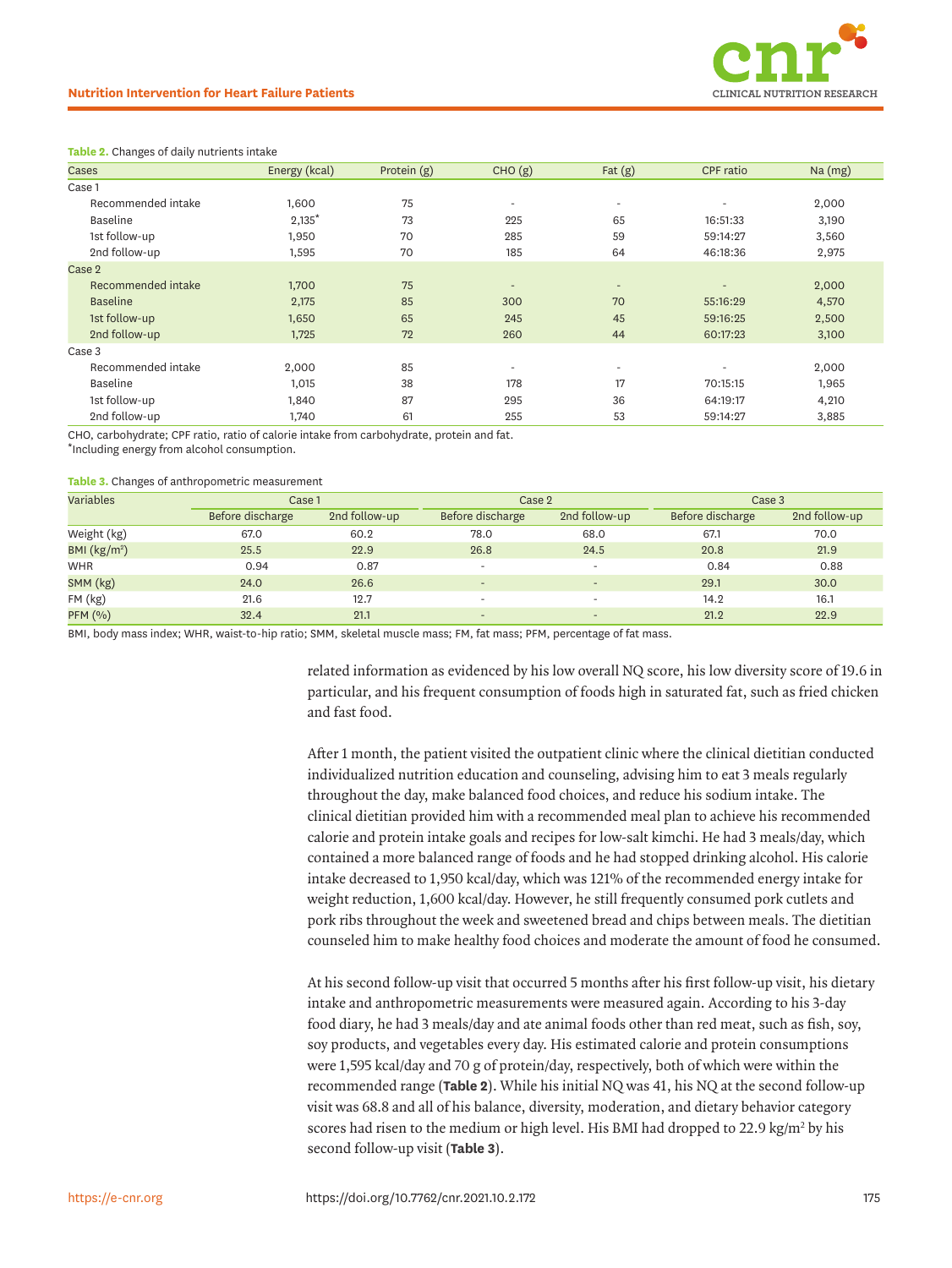

### **Case 2**

A 62-year-old male patient was admitted to the hospital with complaints of aggravated dyspnea during exercise and dizziness. Three years before his admission, he received an artificial pacemaker because he was suffering from sick sinus syndrome. A physical exam noted pitting edema on both of his legs. He weighed 80.45 kg at admission while his healthy body weight was 74.5 kg. Echocardiographic assessment revealed regional wall motion abnormality (RWMA) and an enlarged LA and LV and decreased LV systolic function with an EF of 47%. He was diagnosed with dilated cardiomyopathy. A cardiac positron emission tomography-computed tomography scan confirmed that he had cardiac sarcoidosis, so he was prescribed steroids. He was discharged from the hospital on day (HOD) #10 with plans to titrate steroid doses in an outpatient clinic.

He attended the group session for HF patients before being discharged and revisited the clinical dietitian twice after being discharged. His usual nutritional intake and anthropometric measurements are presented in **[Tables 2](#page-3-0)** and **3**. He usually ate 3 meals regularly throughout the day but ate a large amount of food. His NQ score was 61.1, which was in the good range and his diversity score was 88.4, which was in the high range. He said that as much as he wanted of a variety of foods and did not consider his health when making eating choices. He usually ate 2,175 kcal/day and 85 g of protein/day, which were 128% and 113% of the recommended amounts, respectively. He selected 8 out of 10 in the checklist to assess his sodium intake patterns, which showed that he was at high risk of consuming a high amount of sodium. He was obese with a BMI of  $26.8 \text{ kg/m}^2$  based on his healthy body weight. His nutritional diagnoses were excessive food and beverage intake and excessive sodium intake.

At his first follow-up session, his food diary showed that he had reduced his food intake after discharge, but he still frequently ate kimchi stew and soybean paste stew, which are high-sodium foods. He ate more vegetables and nuts and less fruit; protein-dense foods, such as meat, eggs, and beans; and ramen and other instant foods. Analysis of his 3-day food diary revealed that he consumed 97% of the recommended amount of calories and 87% of the recommended amount of protein. The clinical dietitian instructed him to consume an adequate amount of lean meat and meat substitutes because the patient's protein intake decreased to less than 90% of the recommended amount as a result of the fact that he avoided most protein-dense foods. A clinical dietitian gave him individualized nutrition education and counseling to teach him how to choose foods and plan meals to reduce his sodium intake. The second follow-up session took place 4 months after the first follow-up session. He selected 4 out of 10 in the checklist to assess his sodium intake patterns, which showed that he was at moderate risk of consuming a high amount of sodium. He said that he was not adding table salt or extra sauces to foods and reduced his consumption of delivery food. His overall NQ score and each of his category scores had increased, but his food intake moderation score had increased the most. He consumed 103% of the recommended amount of calories and 96% of the recommended amount of protein. His BMI had decreased to 24.5 kg/m2 , which was lower than the cutoff for obesity diagnosis as defined by the Korean Society for the Study of Obesity.

#### **Case 3**

A 64-year-old male visited the emergency room because he was experiencing aggravated dyspnea during exercise and edema on his right leg over the preceding 3 days. Although he had undergone percutaneous coronary intervention for his 2-vessel coronary artery disease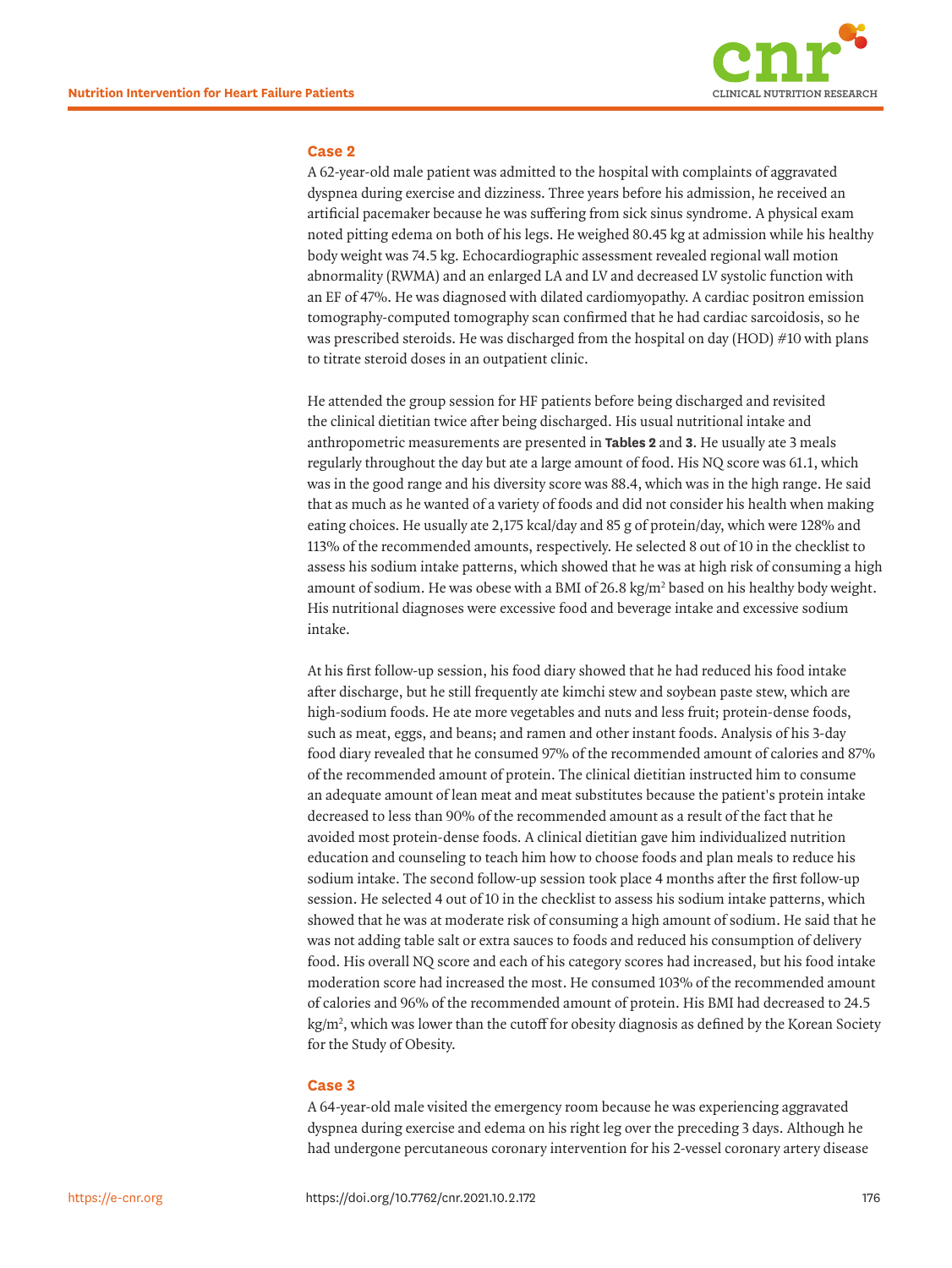

3 months before his visit, he was still experiencing chest discomfort. He weighed 77 kg when he was admitted to the hospital while his healthy weight was 72 kg. He had diabetes. An echocardiogram revealed that he had RWMA in the area supplied by his right coronary artery and left circumflex coronary artery, his LA and LV were enlarged, and his LV had a reduced systolic function with an EF of 12%. Diuretics were prescribed to promote urination. On the 9th day of hospitalization, a stent was inserted in his left circumflex coronary artery under coronary angiography and a previously inserted stent at his right coronary artery was confirmed to be intact. He was discharged from the hospital on HOD#10. He weighed 65 kg when he was discharged.

At the end of the group session on HOD#6, a clinical dietitian evaluated his nutritional status. Over 3 months before hospitalization, the dyspnea he experienced during exercise caused him to decrease his food consumption by half. He would eat 3 meals/day of rice and kimchi and ate some fruit between meals. He did not consume meat, other vegetables, milk, or sweetened or high-fat bread or chips. He reported that he would frequently eat out or order delivery foods, including Korean soups and stews. His initial overall NQ was 49.2, which was low and his diversity and dietary behavior category scores were particularly low. His diagnosis was inadequate food and beverage intake as a result of his dyspnea as evidenced by the fact that his estimated calorie consumption was 50.7% of the recommended amount and his estimated protein consumption was 45.1% of the recommended amount. The clinical dietitian encouraged him to eat more by consuming small, frequent meals and taking an oral nutritional supplement. First follow-up session was 2 weeks after his group session. His estimated calorie and protein consumption increased to 1,840 kcal/day and 87 g/day, which were 92% and 102% of the recommended amounts, respectively. However, his increased food consumption resulted in his estimated sodium consumption increasing to more than twice the recommended amount. He ate out for 2 meals/day. He would eat noodles or Korean soup for lunch and grilled beef or bulgogi for dinner. A clinical dietitian taught him how to choose foods that would lower his sodium intake and how to analyze nutrition information and provided him with low-salt kimchi recipes. His second follow-up session was held 4 months after his first follow-up session. During his second session, he said that he was eating more balanced foods, such as bibimbap, kimbap, and grilled pork with vegetables. An analysis of his 3-day food diary showed that his estimated calorie and protein consumption had decreased slightly to 1,740 kcal/day and 61 g of protein/day, respectively. His BMI was 21.9 kg/m2 , which was within the normal range. He said that he was not experiencing any more respiratory symptoms, including dyspnea, and an echocardiogram showed that there were no interval changes in his pre-existing RWMA, enlarged LA and LV, and his reduced LV systolic function with an EF of 28%.

### **DISCUSSION**

The 3 patients examined in this case study were hospitalized for HF, participated in a group education program for HF patients, and were then given follow-up nutrition education and counseling. HF treatments include both medical treatment and nutritional management. Worsening symptoms due to a lack of compliance with treatment guidelines are the most common cause of readmission. HF patients are provided with clinical nutrition therapy to help improve their symptoms, such as edema and dyspnea, and to effectively manage comorbid diseases, such as hypertension, dyslipidemia, diabetes, and obesity, in a timely manner.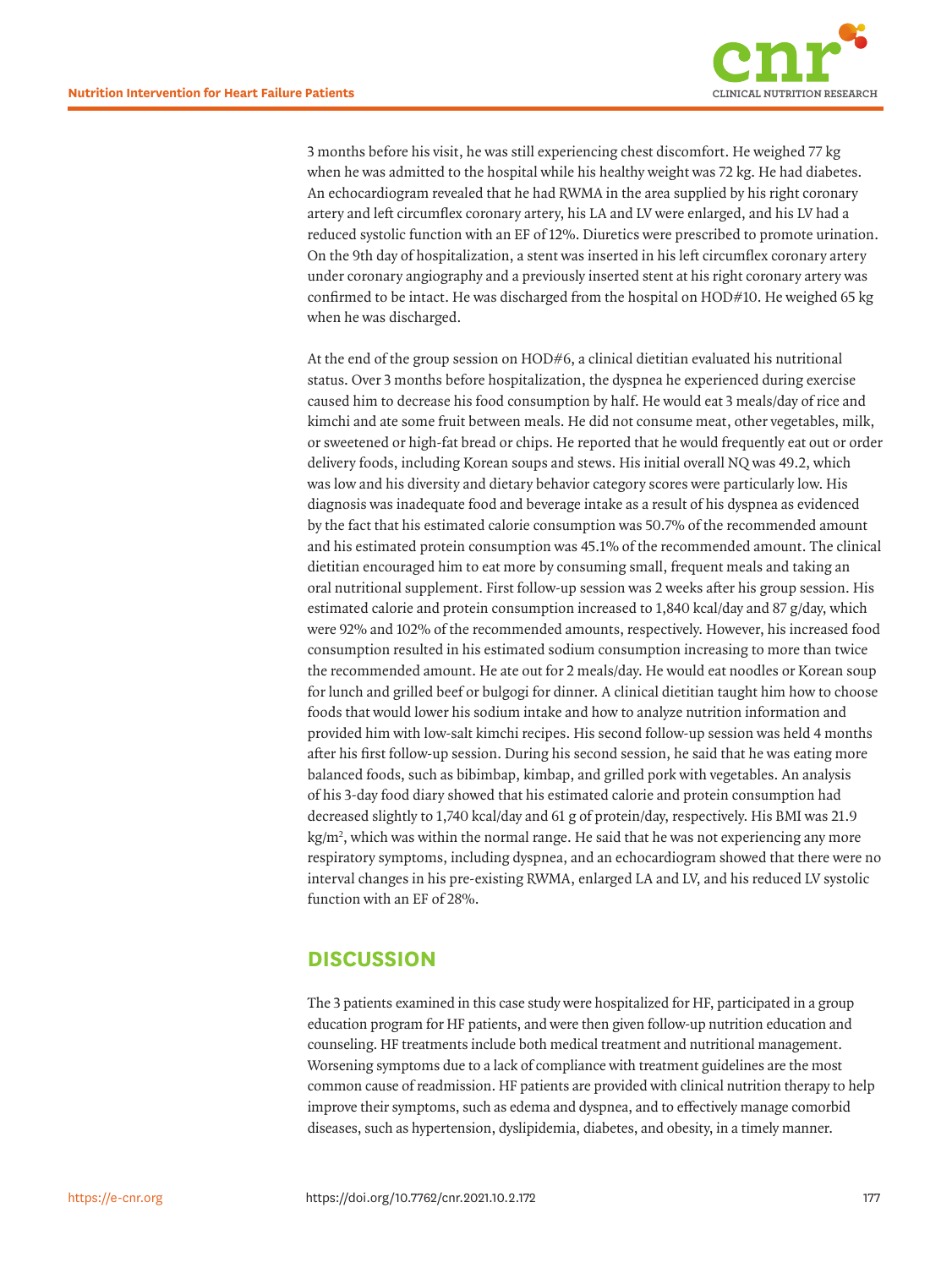

<span id="page-6-0"></span>Obesity is a risk factor for HF and affects the prognosis of the disease. Obesity is reported in 38%–58% of patients with HF, a third of whom are severely obese [\[9\]](#page-8-1). Obesity has been reported to reduce the long-term mortality in patients with HF, but this conclusion should be verified through detailed analyses that control for confounding variables, such as degree of obesity, sex, and age. Rather than reducing the amount of food consumed by obese patients to promote weight loss, the AND's guidelines on nutritional management for HF patients focus on promoting weight loss through healthy eating habits and increased physical activity [[4\]](#page-7-3). Weight loss is strongly promoted for patients who have comorbid diseases, such as diabetes, high blood pressure, and sleep apnea. In this study, Patient 1 was characterized by irregular eating times and poor meal choices, such as ramen, short ribs, pork belly, and fast food. Part of his nutritional intervention included a meal plan of 3-balanced meals/day of healthy foods. At the patient's follow-up session, both his overall NQ and category scores had improved. His caloric intake had decreased to the recommended level while he maintained his protein intake levels.

<span id="page-6-3"></span><span id="page-6-2"></span><span id="page-6-1"></span>Data shows that 75%–90% of patients with severe HF are malnourished and more than 10%–15% of such patients experience cardiac cachexia [\[9](#page-8-1)]. Although Patient 3 decreased his food consumption by half due to dyspnea caused by HF, his weight increased by 5 kilograms. As such, it was difficult to diagnose malnutrition using only anthropometric measurements, including weight change and BMI, which made it difficult to conduct an appropriate nutritional intervention. A nutritional intake survey is needed to ensure that adequate nutritional intake is maintained. A dietary management plan that emphasizes reduced sodium and calorie consumption as well as symptoms of HF can cause malnutrition. One small study showed that energy, carbohydrate, calcium, thiamine, and folic acid intake decrease significantly when sodium intake was restricted to less than 2 g/day for 1 week [[10\]](#page-8-2). However, HF patients who were advised to follow a Dietary Approaches to Stopping Hypertension diet regimen for 6 months successfully maintained low sodium consumption while also receiving adequate nutrition [\[11](#page-8-3)]. Many HF patients must also restrict their vitamin K intake by taking warfarin, limit their intake of saturated fatty acids in response to coronary artery disease, and receive dietary therapy for diabetes. Nutrition education and counseling that focuses on limiting nutrient consumption can cause macronutrient and micronutrient consumption deficits, which can lead to malnutrition and cachexia. By design, group nutrition education often emphasizes such restrictive models. Patients 1 and 2, who had high levels of caloric intake and were obese, decreased their energy consumption to the recommended levels by their first follow-up sessions, despite the fact that they occurred shortly after they were discharged. However, Patient 2's protein intake had decreased to 87% of the recommended amount, so at his first follow-up session, he was advised to consume an appropriate amount of protein-rich foods at each meal. By his second follow-up session, his protein intake was more than 90% of the recommended amount. His calorie consumption had decreased to 87% of the recommended amount and his BMI had decreased to 24.5 kg/m<sup>2</sup>, which was below the standard for obesity. As such, his nutrition education and counseling were focused on the importance of maintaining adequate nutrition through a balanced diet.

Patient 3 consumed less than 2,000 mg of sodium/day before he was admitted, during which time he consumed less food. After being discharged, he did not experience any of his previous symptoms, so he increased the amount of food he was eating and, as a result, his sodium intake. Accordingly, he was diagnosed with excessive sodium consumption, so he received recommendations for low-sodium meal options and recipes.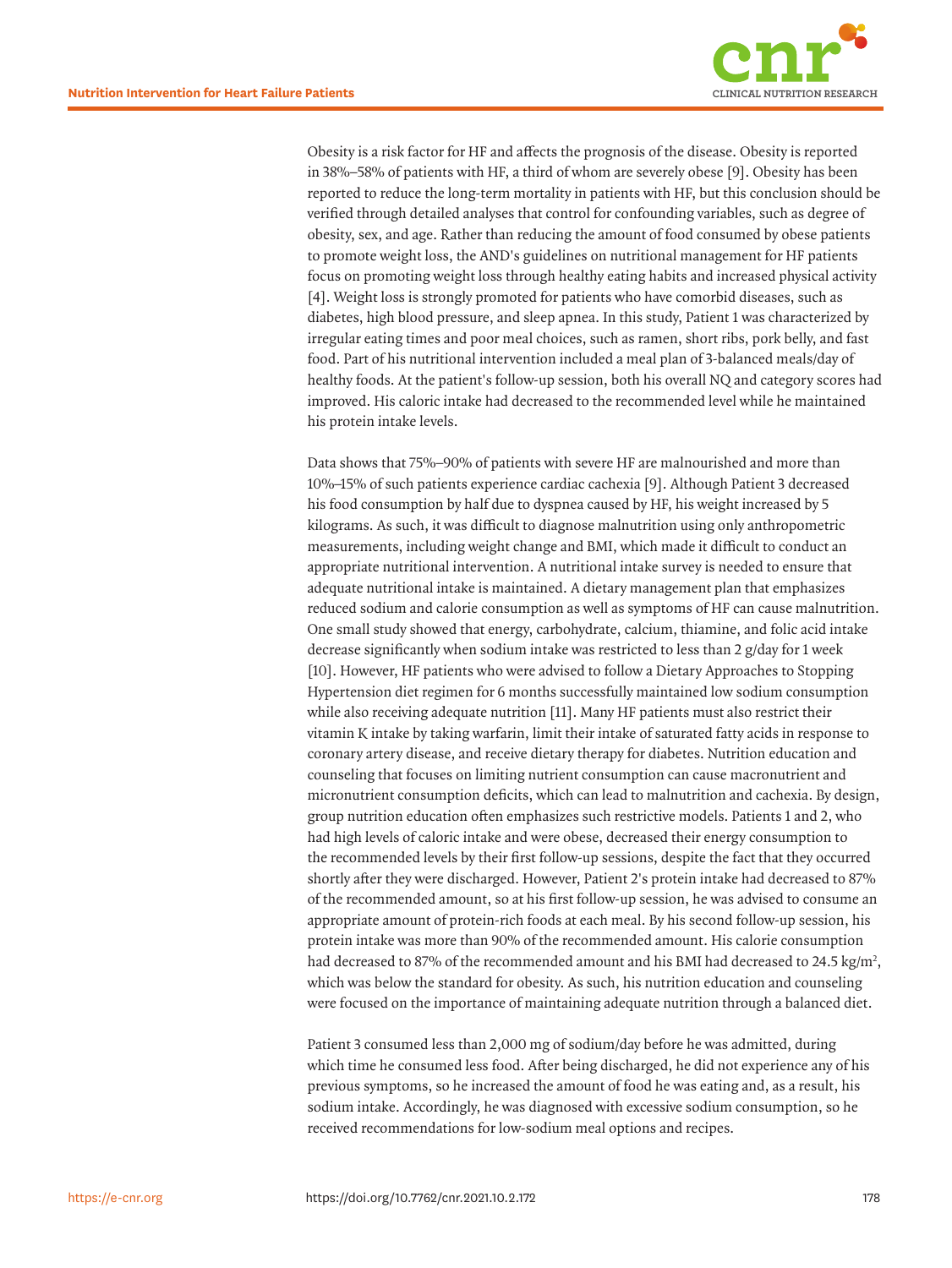

<span id="page-7-7"></span>Measurable indicators are required to evaluate the outcomes of nutritional interventions. In addition to analyzing the amount of nutrients consumed, either through an analysis of the patient's usual diet or a food diary, their NQ score, which evaluates the eating habits of adults, were evaluated both before the group education program and at the second followup session to evaluate whether their eating practices had improved. In clinical practice, it is difficult to analyze closely the food diaries of many patients. Although dietary assessment tools, such as Korean Health Eating Index, have been developed, they are limited in their ability to assess individual dietary habits [[12](#page-8-4)]. We used the NQ index which consists of 4 categories: balance, diversity, moderation, and eating behaviors. As such, this index can quantify how much a person's overall eating habits have changed. Also the NQ index is useful in helping patients review their eating habits and consider potential areas for improvement during self-assessments. The development of such dietary evaluation tools is expected to be helpful in clinical practice.

This study was a case study on how nutrition education and counseling help HF patients manage their condition. It was conducted to show how patients might have different nutritional diagnoses and causes of their disease despite having the same diagnosis and so should receive different nutritional interventions. This study also showed that additional nutritional problems might arise throughout the nutritional intervention process. Given the purpose of this study, the impact of nutritional intervention results on long-term HF prognosis was not analyzed. Prospective studies should be conducted to analyze how different nutritional diagnoses caused by HF, how customized nutritional interventions should be developed based on these factors, the outcomes of such interventions, and the impact of such interventions on disease prognosis.

## **REFERENCES**

- <span id="page-7-0"></span>[1.](#page-0-0) McMurray JJ, Pfeffer MA. Heart failure. Lancet 2005;365:1877-89. **[PUBMED](http://www.ncbi.nlm.nih.gov/pubmed/15924986) | [CROSSREF](https://doi.org/10.1016/S0140-6736(05)66621-4)**
- <span id="page-7-1"></span>[2.](#page-0-1) Vest AR, Chan M, Deswal A, Givertz MM, Lekavich C, Lennie T, Litwin SE, Parsly L, Rodgers JE, Rich MW, Schulze PC, Slader A, Desai A. Nutrition, obesity, and cachexia in patients with heart failure: a consensus statement from the Heart Failure Society of America Scientific Statements Committee. J Card Fail 2019;25:380-400. **[PUBMED](http://www.ncbi.nlm.nih.gov/pubmed/30877038) | [CROSSREF](https://doi.org/10.1016/j.cardfail.2019.03.007)**
- <span id="page-7-2"></span>[3.](#page-1-0) Heart Failure Society of America. HFSA 2006 comprehensive heart failure practice guideline. J Card Fail 2006;12:e1-2.

**[PUBMED](http://www.ncbi.nlm.nih.gov/pubmed/16500560) | [CROSSREF](https://doi.org/10.1016/j.cardfail.2005.11.005)**

- <span id="page-7-3"></span>[4.](#page-6-0) Kuehneman T, Gregory M, de Waal D, Davidson P, Frickel R, King C, Gradwell E, Handu D. Academy of nutrition and dietetics evidence-based practice guideline for the management of heart failure in adults. J Acad Nutr Diet 2018;118:2331-45. **[PUBMED](http://www.ncbi.nlm.nih.gov/pubmed/29759644) | [CROSSREF](https://doi.org/10.1016/j.jand.2018.03.004)**
- <span id="page-7-4"></span>[5.](#page-1-1) Lee H, Kang B, Chung HK, Do HJ, Shim J, Bae SH, Kang SM, Shin MJ. The assessment for nutrient intakes of Korean patients with heart failure. Korean J Nutr 2010;43:224-32. **[CROSSREF](https://doi.org/10.4163/kjn.2010.43.3.224)**
- <span id="page-7-5"></span>[6.](#page-1-1) Jang JH, Lee H, Park Y, Chun KJ, Kim JH. The nutrient intakes and their relationships with the use of diuretics, symptom severity and physical functioning in heart failure patients. Korean J Community Nutr 2016;21:190-9. **[CROSSREF](https://doi.org/10.5720/kjcn.2016.21.2.190)**
- <span id="page-7-6"></span>[7.](#page-1-2) Lee JS, Kim HY, Hwang JY, Kwon S, Chung HR, Kwak TK, Kang MH, Choi YS. Development of Nutrition Quotient for Korean adults: item selection and validation of factor structure. J Nutr Health 2018;51:340-56. **[CROSSREF](https://doi.org/10.4163/jnh.2018.51.4.340)**